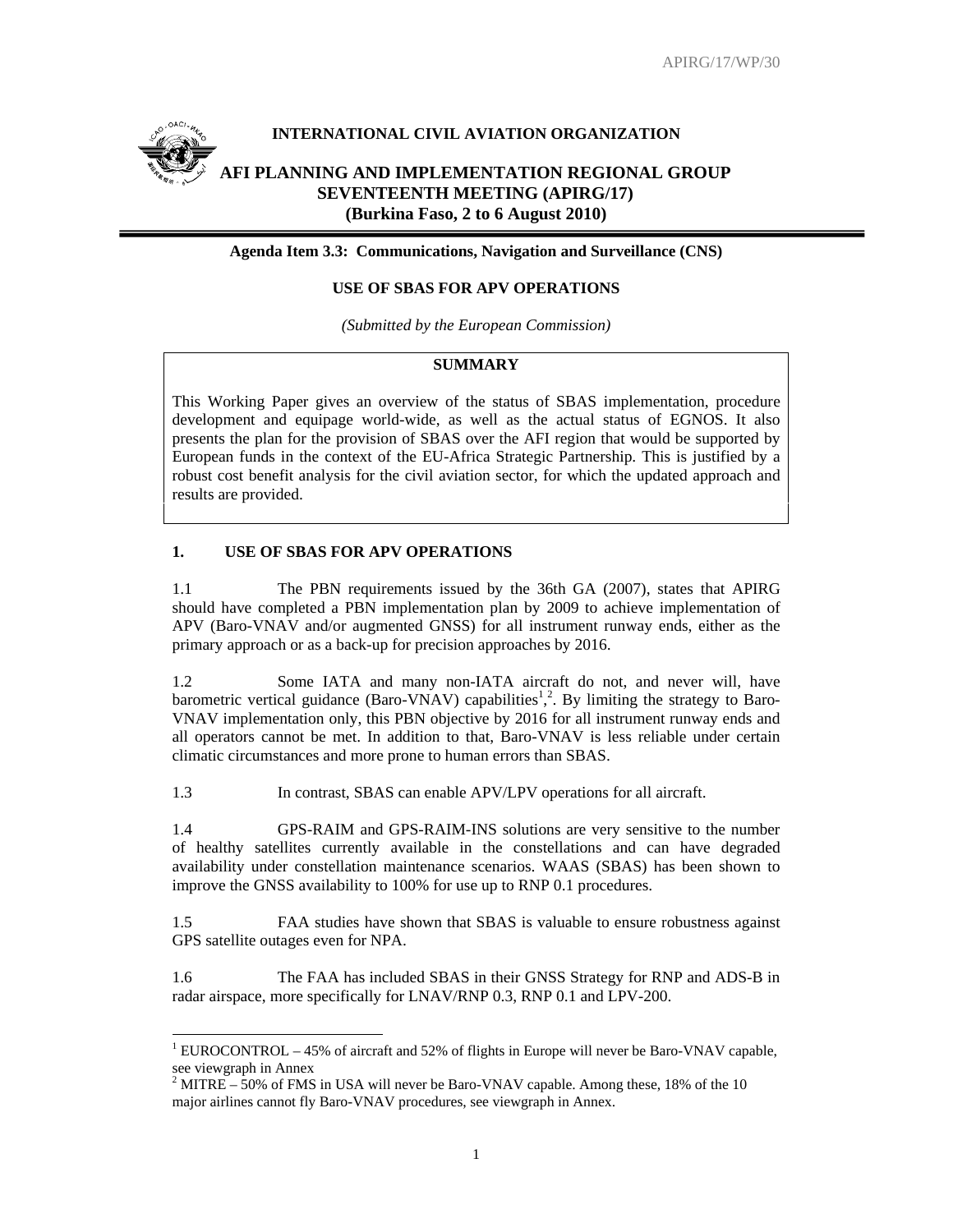1.7 A number of aircraft manufacturers have completed aircraft STC (Supplemental Type Certificates). These have been completed for Boeing B-737-200 and in progress for the Airbus A350 and A400.

1.8 Airbus plans to implement their Satellite Landing System on the A350 XWB by 2013. This SLS will rely on use of SBAS (EGNOS and WAAS) for LPV 200 procedures.

1.9 EGNOS (over the ECAC region), WAAS (over CONUS, Canada and Mexico) and MSAS (over Japan) are already operational. GAGAN (over India) is being implemented, and Russia is also developing its own SBAS system, called  $SDCM<sup>3</sup>$ . Extensions of these regional systems will ensure almost world-wide SBAS coverage.

#### **2. SBAS IN EUROPE AND AFRICA**

2.1 EGNOS started tests over ECAC in late 2006. From the end of 2007 onwards, the EGNOS Signal in Space (SIS) has been available nearly 100% of the time and has demonstrated that it delivers a robust integrity service complaint with ICAO SBAS SARPs. In October 2009, the open signal has been declared operational with the entry into service of the EGNOS Satellite Service Provider.

2.2 The EGNOS Service Provider is being certified during July 2010 and the EGNOS will enter into operation for Safety of Life by the end of 2010. European ANSPs will accelerate publishing of landing procedures from that time onwards<sup>4</sup>.

2.3 ECAC States are publishing new RNAV procedures also supporting SBAS vertical guidance (APV SBAS-LPV) in order to comply with the resolutions of the ICAO  $36<sup>th</sup>$ Assembly (2007).

2.4 In addition to the 34 EGNOS RIMS (Reference and Integrity Monitoring Stations) already in place, of which some are located already on the African continent, in Djerba (Tunisia), Nouackchott (Mauritania), Hartebeeshoek (South Africa), new RIMS will be brought online in Athens (Greece), Alexandria (Egypt) and La Palma (Spain). Further deployments are also planned in Agadir (Morocco), Tamanrasset (Algeria) and Abu Simbel (Egypt) to enable the SBAS coverage of the Mediterranean and North African region.

2.5 The provision of SBAS over AFI has been considered by European Union (EU) since the early phase of development of EGNOS, and initial system architecture definition and architectural trade-offs have been already performed in the past. Real-life operational trials<sup>5</sup> have been undertaken in Africa in recent years, showing the technical feasibility and the interest from the user communities.

2.6 An AFI EGNOS test bed was implemented across the entire continent between 2003 and 2006. The three regional reports from this testbed, that were compiled by ASECNA, ATNS, and ICAO ESAF office respectively, have been submitted to the ICAO Secretariat of the AFI GNSS Implementation Task Force.

<sup>&</sup>lt;sup>3</sup> Currently, the Russian Space Agency is engaged with EU in a R&D project to test feasibility of integrating seamlessly SDCM with EGNOS

<sup>&</sup>lt;sup>4</sup> At time of writing there are already around 100 EGNOS written landing procedures across Europe, developed initially for testing and research purposes, waiting for the declaration of EGNOS Safety-of-Lifeservice availability in 2010.

<sup>&</sup>lt;sup>5</sup> Eurocontrol and ASECNA in Senegal and Kenya for aviation, in South Africa for rail and through Suez canal for maritime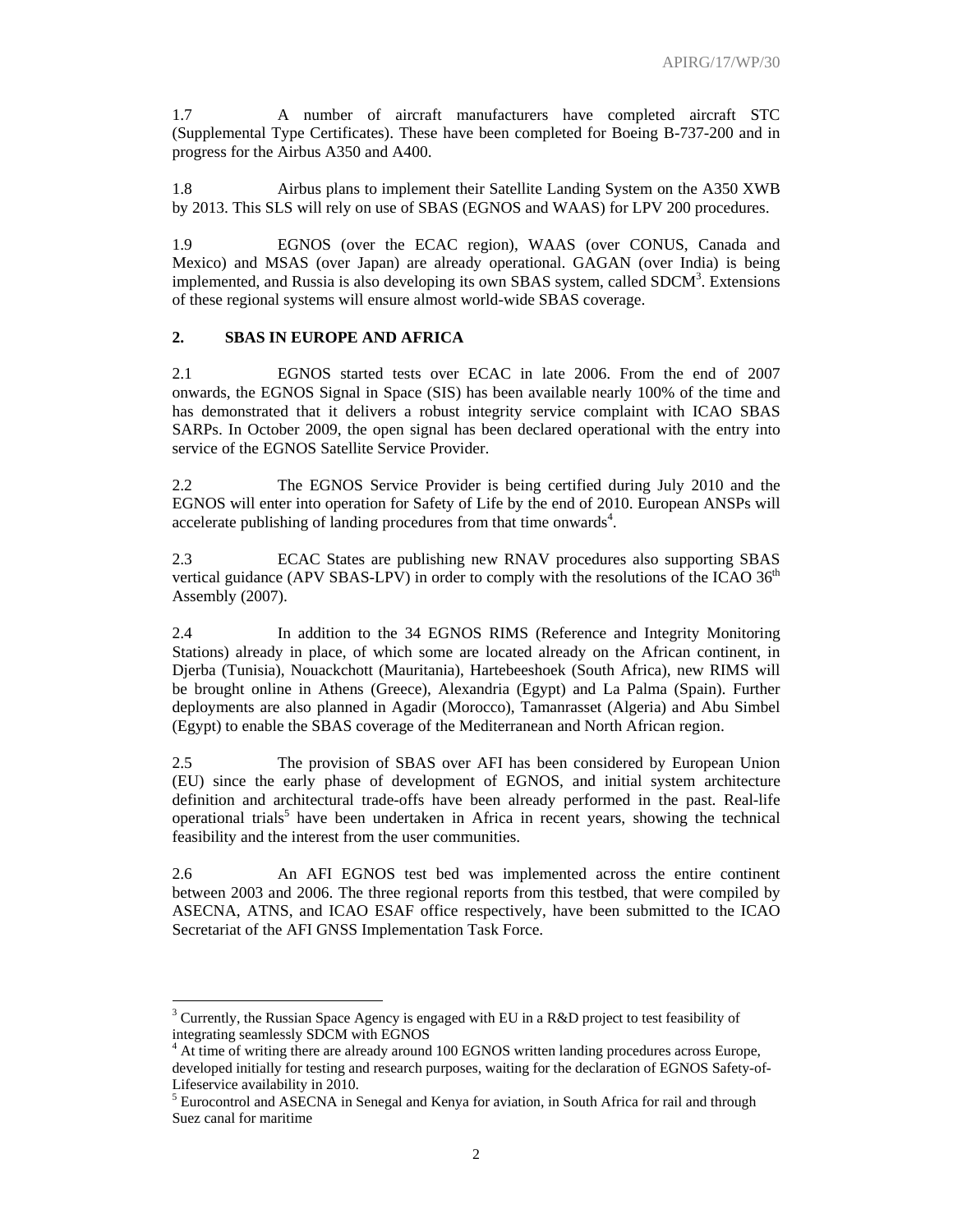2.7 Ionospheric effects over the equatorial region are a challenge for single frequency SBAS. However, the detailed architecture design for SBAS in AFI has been defined by the European Space Agency (ESA), and the technical feasibility shown, for the equatorial region in Africa as well. These results have been presented to ICAO in a number of dedicated workshops (Cairo, 2005 and Toulouse, 2006).

2.8 Certain regions (CARSAM) have opted to wait for the availability of dualfrequency constellations (GPS and/or Galileo) that will be available by 2018 onwards, before considering SBAS implementation. Thus AFI States will have the choice to implement monofrequency SBAS at sub-regional or continental level in order to fully comply with PBN requirements by 2016, or alternatively wait for dual-frequency SBAS which may be available by 2020 onwards.

#### **3. EU-AFRICA COOPERATION AND FUNDING OF SBAS IN AFRICA**

3.1 European Development Funds have been already allocated for the extension of the EGNOS coverage to the  $\text{MEDA}^6$  countries, with deployment of EGNOS stations, trials and other activities related to training, certification and application development.

3.2 Deployment of stations for the provision of SBAS services over Southern Africa is being planned in the frame of the EU-South Africa Space Dialogue, in cooperation with the South African ATNS and the Council for Scientific and Industrial Research.

3.3 Further specific research activities, involving African organizations (notably ASECNA and the South-African CSIR), are already funded<sup>7</sup> and are being carried out for the definition of the SBAS services and infrastructure in West/Central Africa and Southern Africa.

3.4 The implementation of SBAS in Africa is also part of the EU cooperation policy with Africa on transport<sup>8</sup> and of the First Action Plan (2008-2010) for the Implementation of the Africa-EU Strategic Partnership<sup>9</sup>. The Second Action Plan is being prepared jointly by the EU and the AU and will be adopted at the upcoming Africa-EU Summit in November 2010, and a plan for the implementation of the SBAS services over AFI is intended to be shared with the African Union Commission and concerned stakeholders on that occasion.

3.5 The implementation of SBAS in Africa could be funded through European Development Funds and other co-operation funds<sup>10</sup>. In this case, no mechanism shall be put in place by the European Union to recover such costs from ANSPs, airlines and airspace users in Africa. The implementation would include development of infrastructure but also other activities, such as development of GNSS procedures, which will support African MS in their implementation of PBN, and training to Air Traffic Management Service providers in Africa.

3.6 The implementation of Basic GNSS procedures (e.g. for GPS NPA) and APV Baro-VNAV, will be beneficial to AFI, as a precursor and facilitator to implementation of future SBAS LPV procedures, which will ultimately be fully compliant with the PBN requirements for APV.

<sup>6</sup> Euromed GNSS-I and Euromed GNSS-II projects

 $^7$  through the Seventh Framework Programme for research and technological development (FP7)

<sup>&</sup>lt;sup>8</sup> Communication from the Commission to the European Parliament and to the Council "Partnership" between the European Union and Africa. Connecting Africa and Europe: working towards strengthening transport cooperation" (COM(2009) 301 final, dated 24 June 2009)

<sup>9</sup> Africa-EU Summit in Lisbon, December 2007

<sup>&</sup>lt;sup>10</sup> e.g. Africa-EU Infrastructure Trust Fund of the European Investment Bank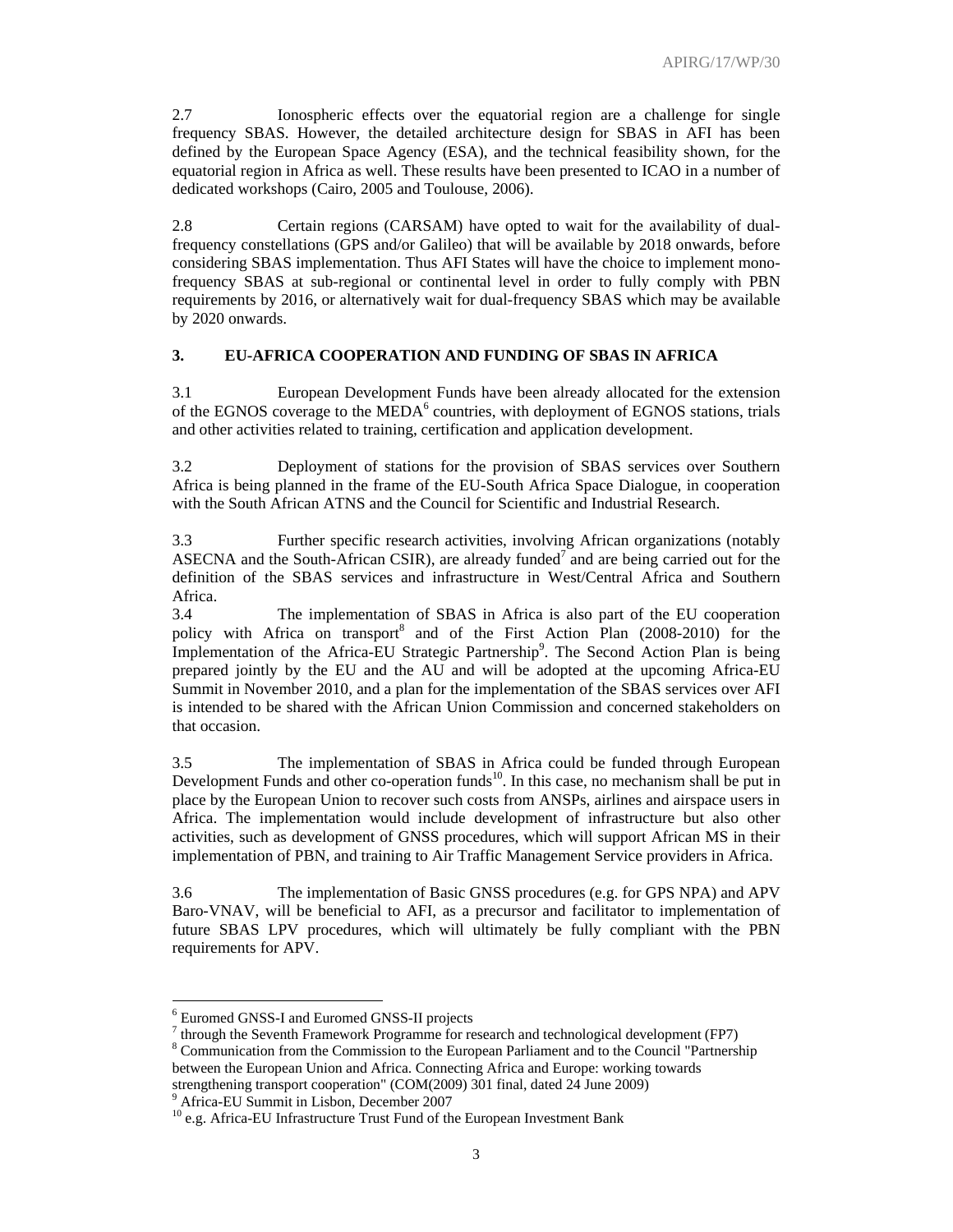### **4. ECONOMIC BENEFITS OF SBAS IN AFI**

4.1 Studies have shown that SBAS in AFI could have significant social and economic benefits accruing in the transport sector (aviation, rail and maritime), but also in other areas such as land management, agriculture and precision surveying.

4.2 In the civil aviation sector, SBAS will inter alia improve regional integration by the opening up of new routes and by facilitating access to airports in remote regions, even if this type of benefit is hard to quantify. The cost benefit analyses (CBA) for an Interregional SBAS for AFI (ISA) have taken a more pragmatic approach and only considered benefits than can be measured in financial terms accruing to the civil aviation sector.

4.3 At CNS/SG/2 in May 2007, a recommendation was made to delay ISA implementation until "…further cost benefit analysis in coordination with users demonstrates a conclusive need." The EC has supported numerous revisions of the CBA and commissioned a final update in 2009 to take account of concerns raised by this forum, e.g. the costs of aircraft equipage and procedure development have been included.

4.4 The 2009 ISA CBA is comprehensive, conclusive and inclusive of contribution from major African airlines. It was presented at the Joint PBN/GNSS TF and provided as an IP at the CNS/SG/3. Member States were invited to provide comments on the CBA before APIRG/17, however comments were only received from IATA, and these have been addressed in this WP. It should be noted that the CBA includes social benefits that will accrue to African citizens as well as financial benefits to the airlines and ANSPs.

4.5 The updated CBA (which assesses the delta from a base line scenario of Baro-VNAV without SBAS) considers a timeframe of 30 years (from 2011 to 2041). This study used the latest, available flight statistics (taken from 2007 and 2008) for the AFI region. A conservative assumption was made that by 2020, with a 100% penetration of LPV procedures on IFR landings, 46% would use SBAS. In addition, a sensitivity analysis was carried out to counteract the usual uncertainties in the base assumptions and statistics used.

4.6 The main benefit for aviation due to ISA roll-out in the AFI region will be the foreseen CFIT reduction (therefore benefiting citizens by increasing safety of flight in the region), while ground infrastructure represents the highest investment required. Airlines and ANSPs are also beneficiaries due to reduced accidents and DDCs, and reduced ground navaids and improved ADS-B, respectively.

4.7 ISA cumulated benefits for aviation in the AFI region over a 30-year period will amount to c.  $\bigoplus$ ,700m versus expected investments of c.  $\bigoplus$ 59m (which could come from European cooperation funds). Discounted net benefits amount to c. €211m, which makes a hugely positive case for SBAS implementation in AFI. A sensitivity analysis has shown that even in the worst case, the discounted net benefits will reduce by a maximum of  $\epsilon$ 75m and therefore that the overall net benefits will still be positive with a value of over  $\bigoplus$  35m.

4.8 In an analysis that focussed solely on the costs borne by and benefits accruing to AFI IATA members, the cumulative net benefit for such companies amounts to c.  $\text{\textsterling}2.5m$ . Their key benefits accrued from DDC reduction and with ADS-B improvement, while retrofitting of equipment represented the highest investment item (quantified as a total of €10m over the first five years).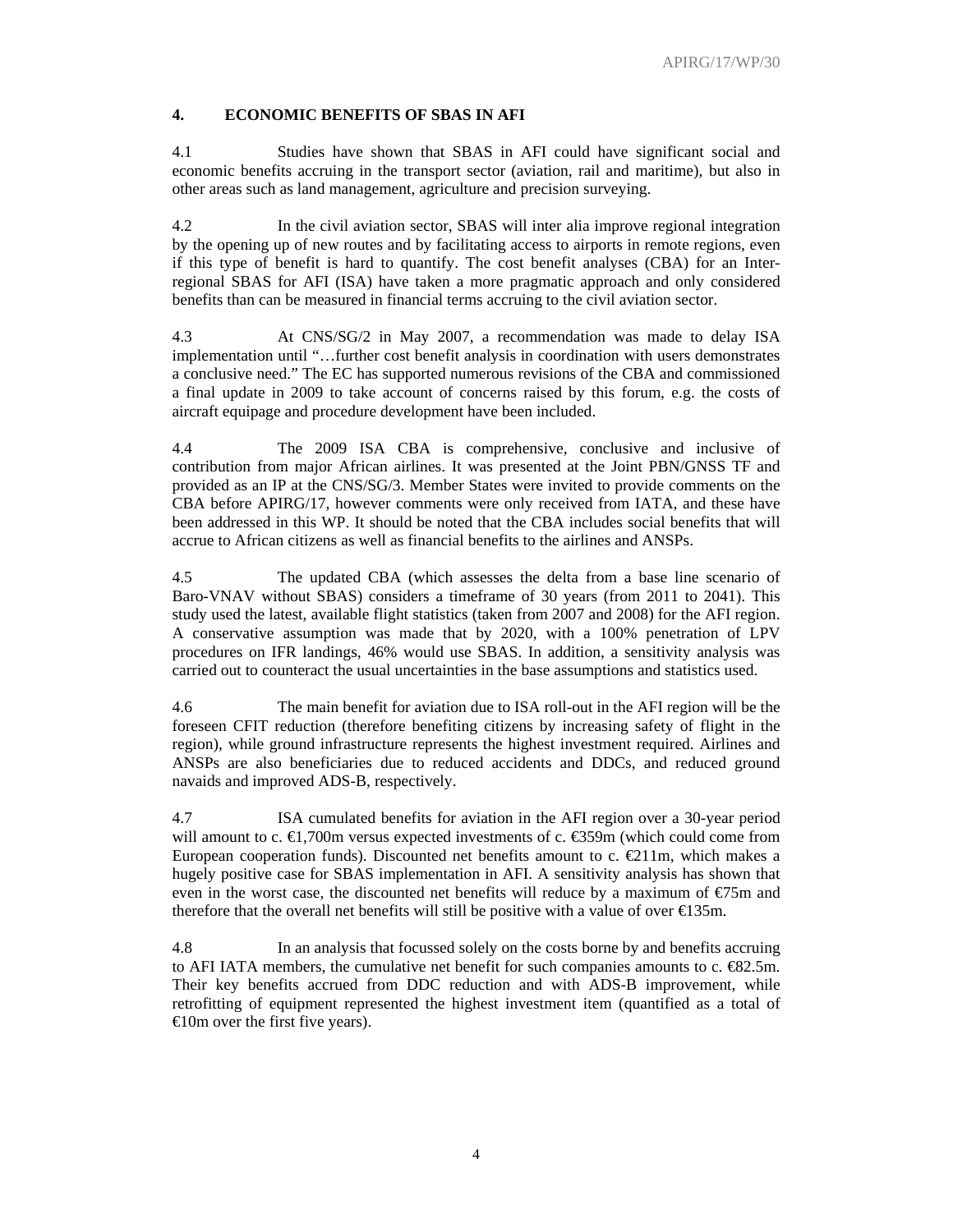# **5. ACTIONS FOR APIRG/17**

- 5.1 APIRG/17 is invited to:
	- a) Take account of the information presented in this paper when concluding on the AFI GNSS Strategy document (Appendix H to AFI CNS/ATM implementation plan Doc. 003).
	- b) Take note of the details of the final EC CBA analysis provided as an Information Paper, and that no further CBA studies will be supported by the EC in this context.
	- c) Take note that, in further developments of SBAS infrastructure in Africa, EC will take into account ICAO's stated interest in achieving early benefits from GNSS in AFI by implementation of Basic GNSS procedures (e.g. for GPS NPA) and APV Baro-VNAV as a precursor and facilitator to implementation of SBAS LPV procedures.
	- d) Recognise that the PBN requirements will only be partially met without the availability of SBAS services, and that it is necessary to define and agree a work plan for SBAS implementation to fully meet these PBN requirements at the earliest date and in the most cost-effective manner.
	- e) Urge AFI Member States to also consider the needs of their non-IATA airlines and to encourage discussion between regional groups of MS on how best to proceed with the implementation of SBAS infrastructure in AFI.